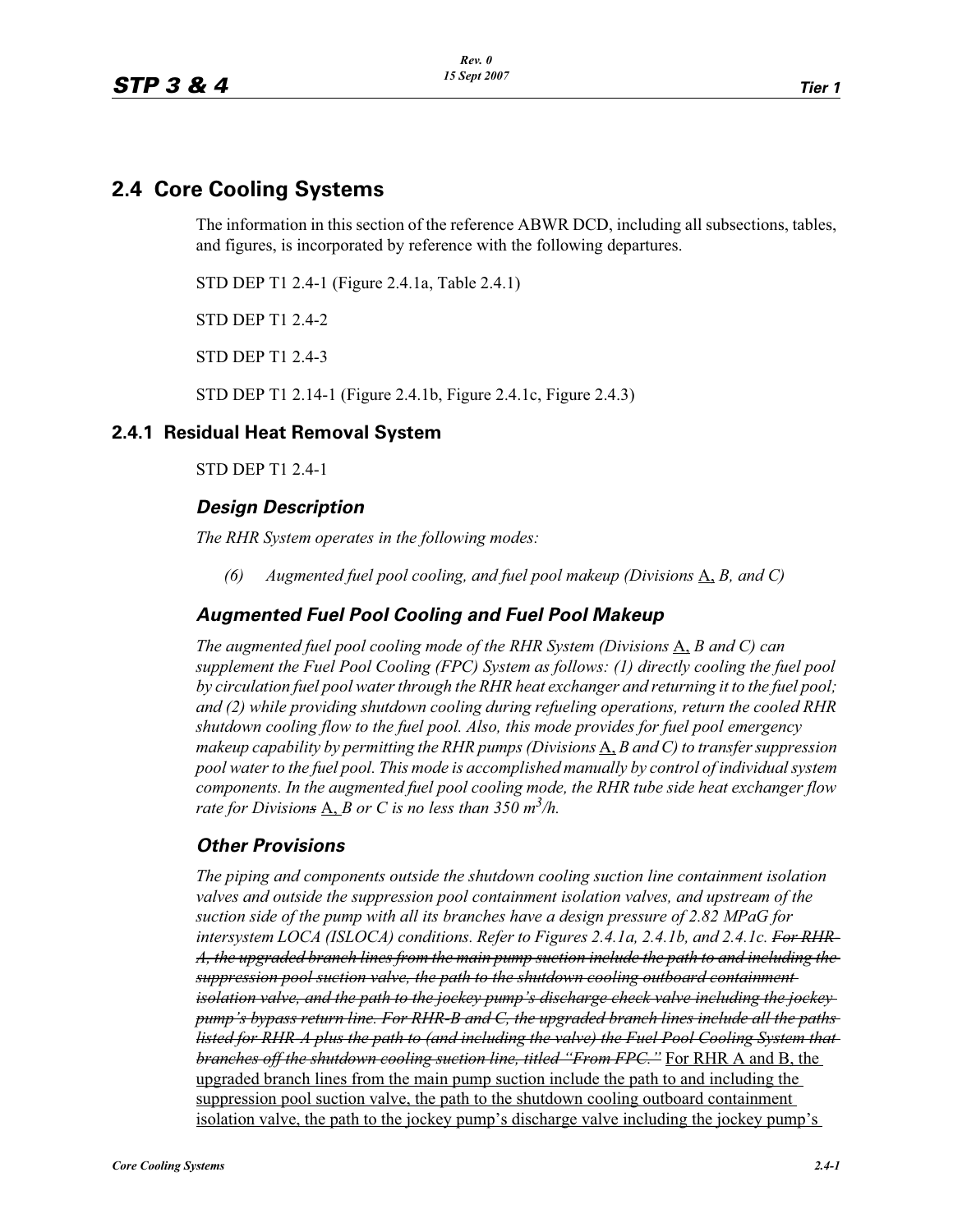bypass line and the path to the (and including the valve) the Fuel Pool Cooling System that branches off the shutdown cooling suction, titled, "From FPC". *For RHR-C, the upgraded branch lines include all the paths listed for RHR-A and B plus the pipeline and valves that are part of the AC independent water addition mode that extends from the noncode boundary indicated by "NNS" to the "external connection" outside the "reactor building" and to the Fire Protection System interface indicated by "FP".*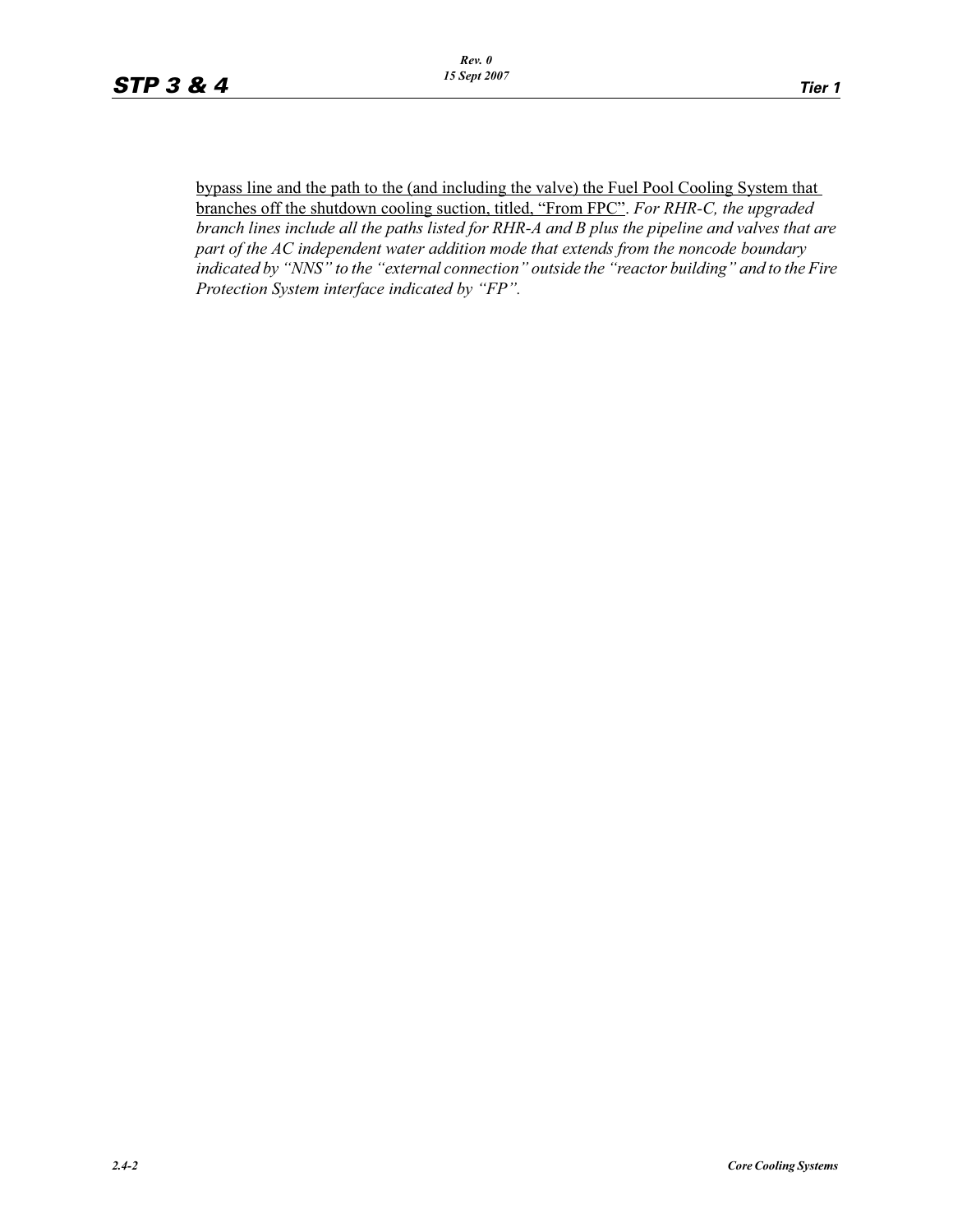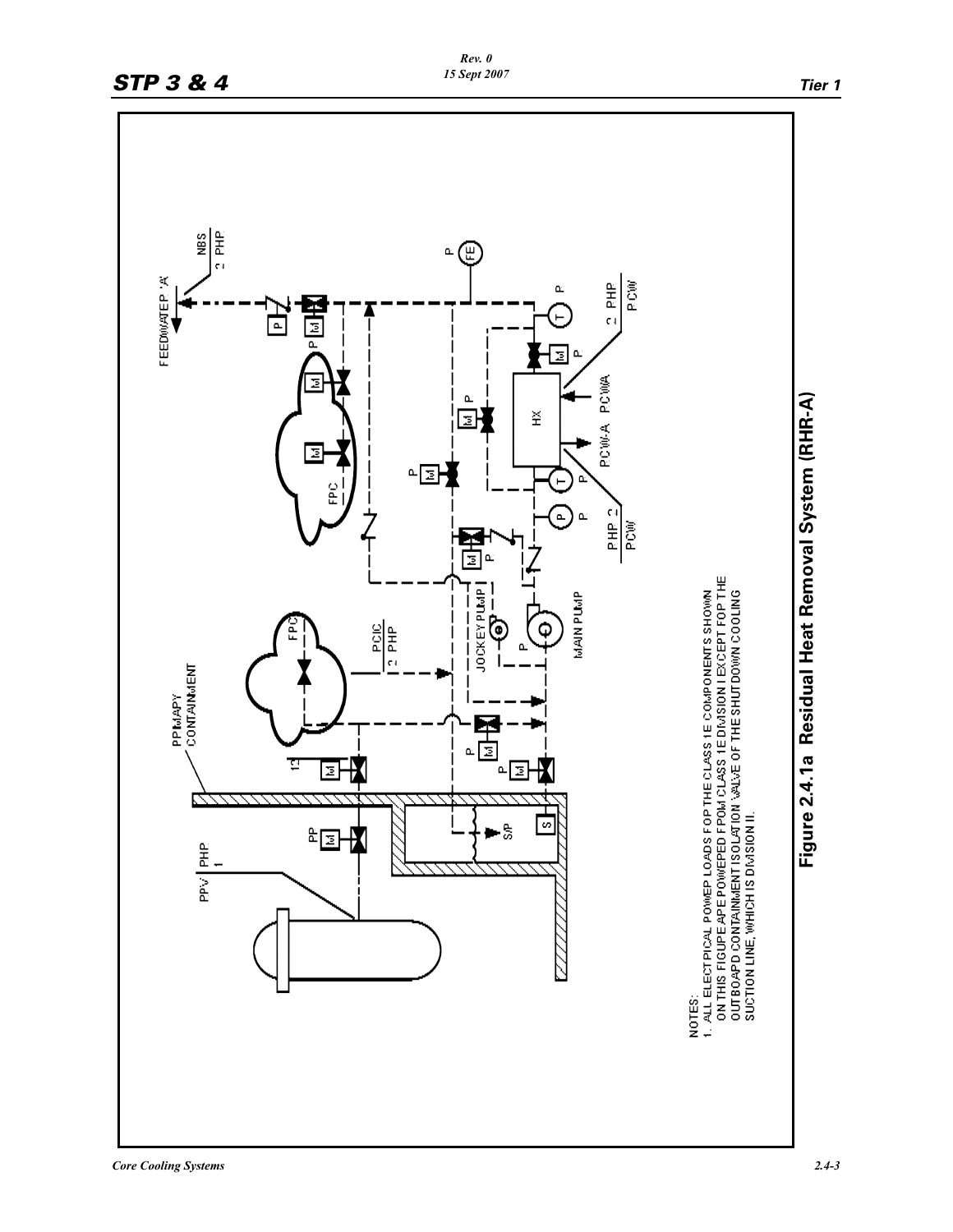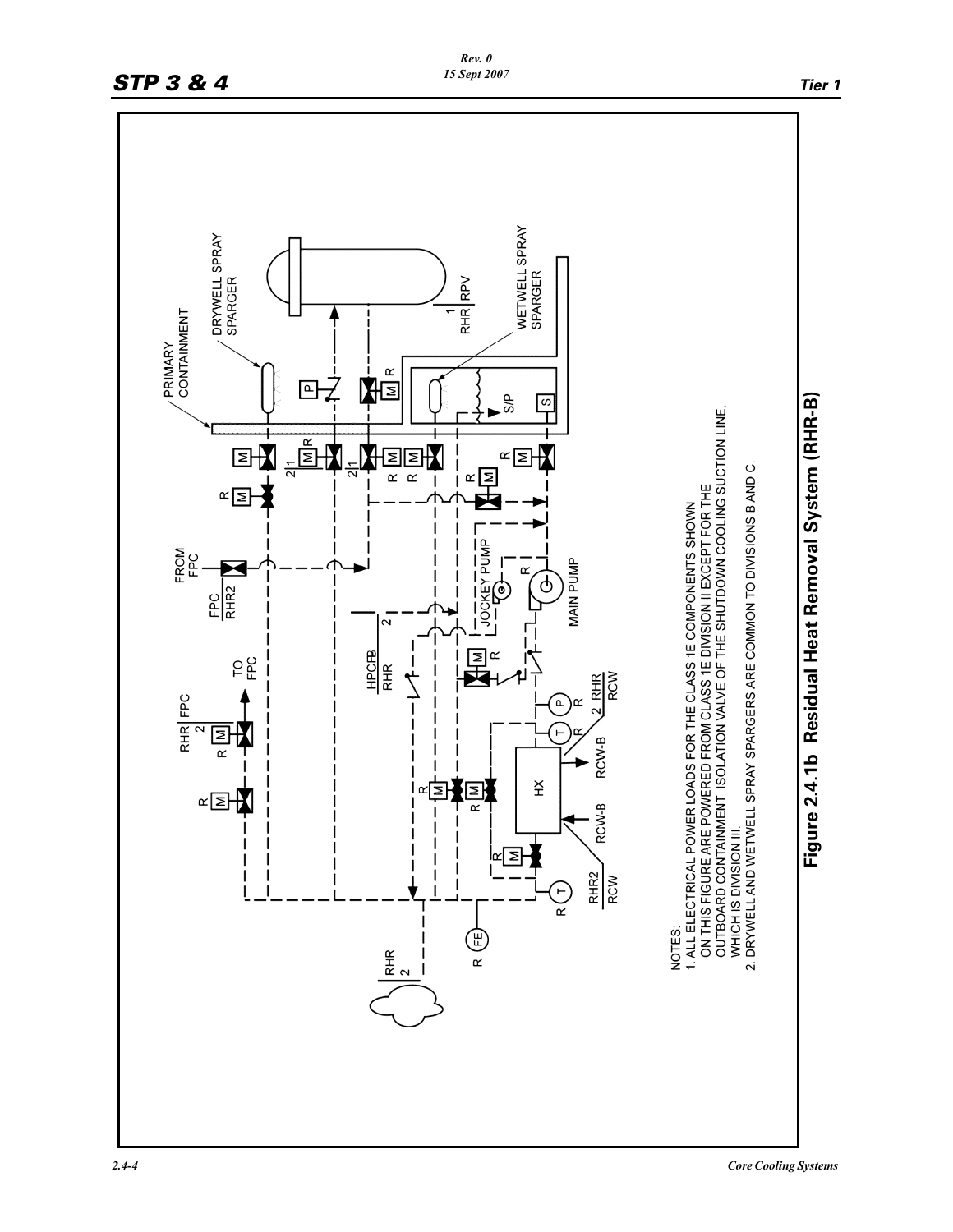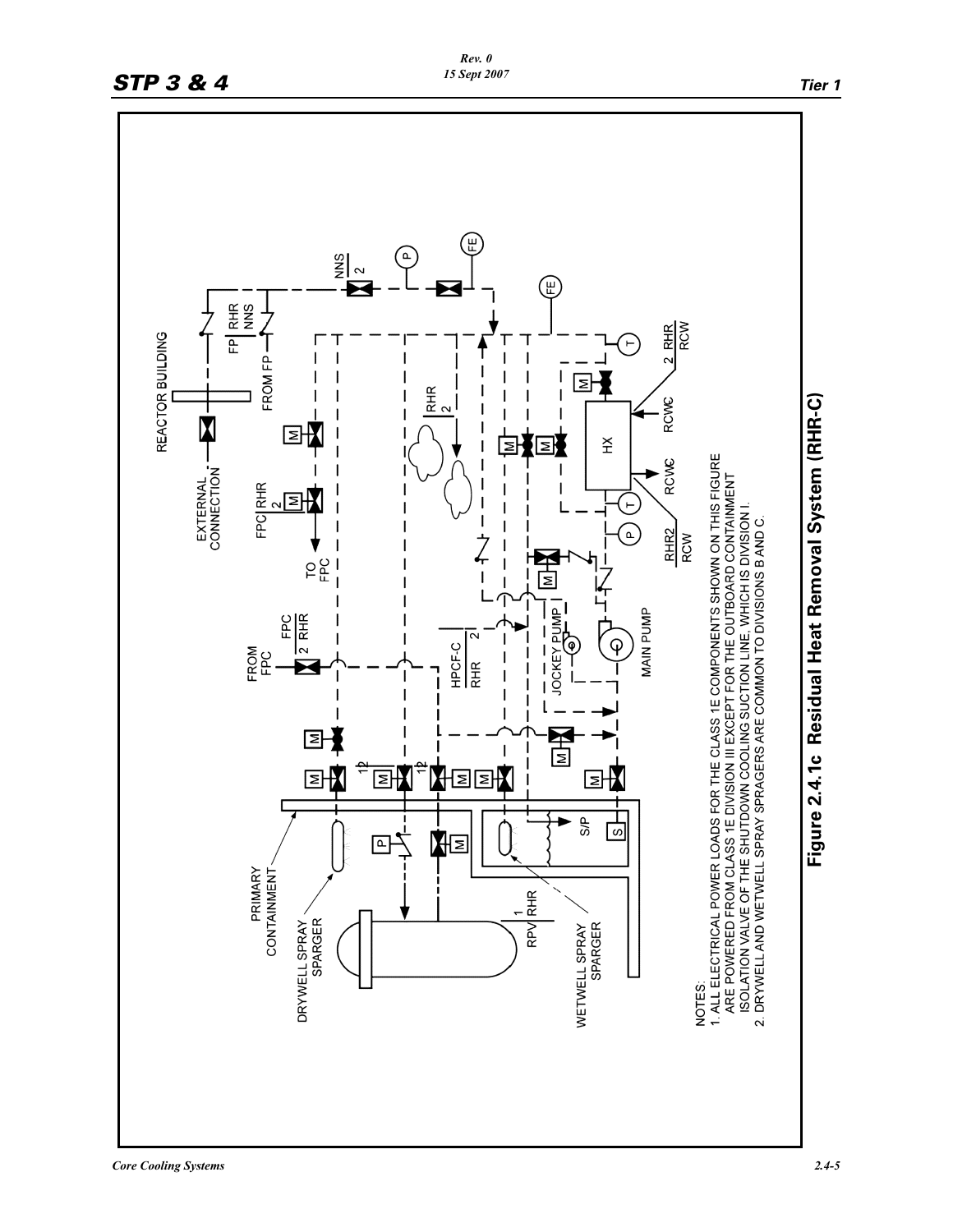|                                                                                                                                                                                                                                                                                 | <b>Table 2.4.1 Residual Heat Removal System</b>                                                                                                                                                                                                                                                                                                |                                                                                                                                                                                                               |
|---------------------------------------------------------------------------------------------------------------------------------------------------------------------------------------------------------------------------------------------------------------------------------|------------------------------------------------------------------------------------------------------------------------------------------------------------------------------------------------------------------------------------------------------------------------------------------------------------------------------------------------|---------------------------------------------------------------------------------------------------------------------------------------------------------------------------------------------------------------|
|                                                                                                                                                                                                                                                                                 | Inspections, Tests, Analyses and Acceptance Criteria                                                                                                                                                                                                                                                                                           |                                                                                                                                                                                                               |
| Design Commitment                                                                                                                                                                                                                                                               | Inspections, Tests, Analyses                                                                                                                                                                                                                                                                                                                   | Acceptance Criteria                                                                                                                                                                                           |
| <del>for Divisions B or C</del> is no less than 350 m <sup>3</sup> /h<br>the RHR tube side heat exchanger flow rate<br>his mode is bounded by suppression pool<br>heat exchanger heat removal capacity in<br>In the augmented fuel pool cooling mode,<br>cooling requirements). | Tests will be performed to determine system 7. The RHR tube side heat exchanger flow rate<br>flow rate through each heat exchanger in the<br>to verify that the augmented fuel pool cooling<br>Inspections and analyses shall be performed<br>mode is bounded by suppression pool<br>augmented fuel pool cooling mode.<br>cooling requirements | is greater than or equal to 350 m <sup>3</sup> /h in the<br>augmented fuel pool cooling mode. Heat<br>exchanger heat removal capacity in this<br>mode is bounded by suppression pool<br>cooling requirements. |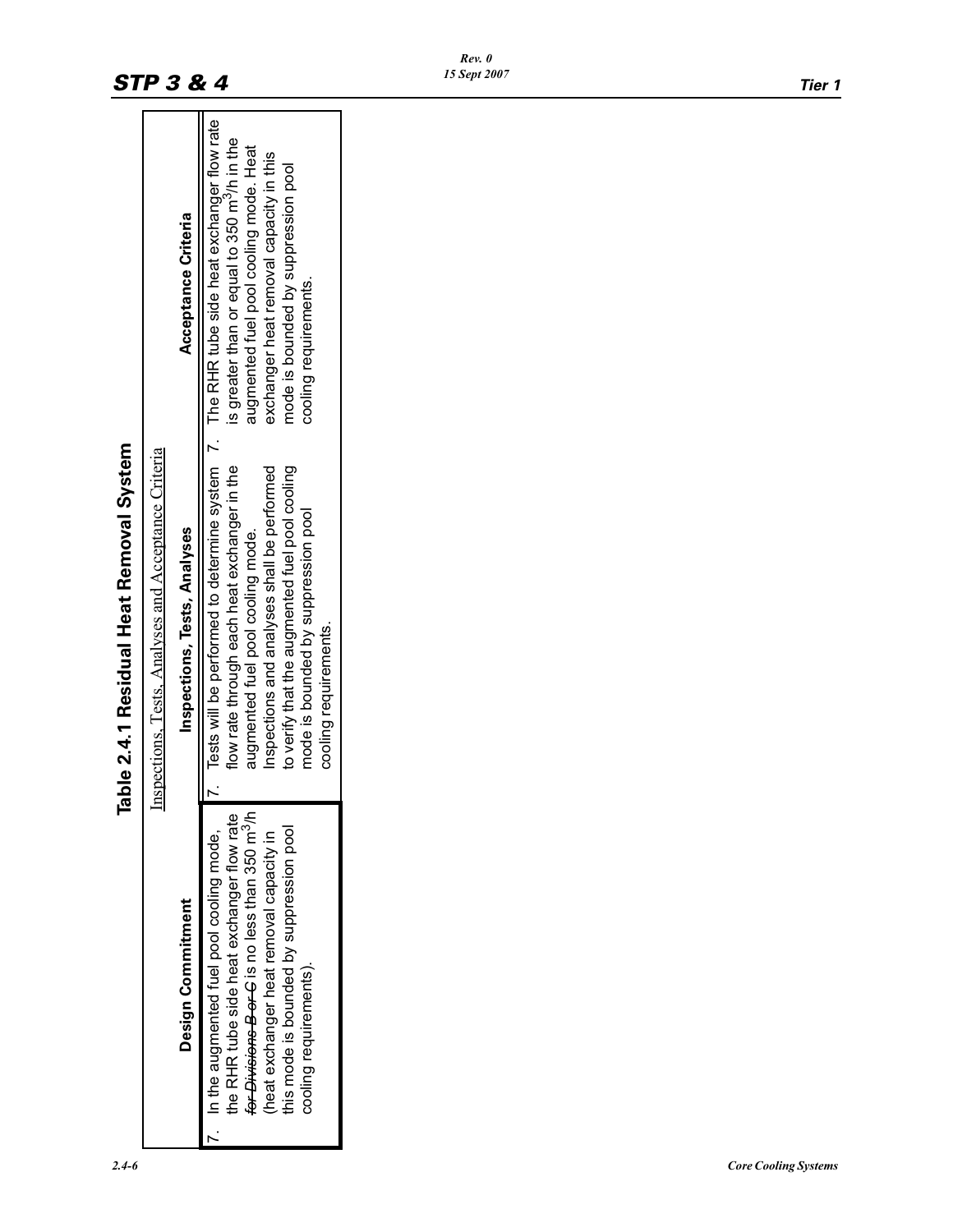## **2.4.3 Leak Detection and Isolation System**

STD DEP T1 2.4-2 (Leak Detection System)

STD DEP T1 2.4-3 (Reactor Coolant Isolation Cooling System)

STD DEP T1 2.14-1 (FCS, Figure 2.4.3)

#### *Design Description*

*The following primary and secondary containment isolation and automatic control functions are provided by the LDS using four instrument channels to monitor leakage:*

- *(8) Isolation of the Reactor Core Isolation Cooling (RCIC) System steamline to the RCIC turbine on a signal indicating high steam flow in the RCIC line, low steam pressure in the RCIC line, high RCIC turbine exhaust pressure, or high ambient temperature in the RCIC equipment area.*
- *(9) Isolation of the Suppression Pool Cleanup (SPCU) System on a signal indicating high drywell pressure or low reactor water level.*
- *(10) Isolation of the Flammability Control System (FCS) on a signal indicating high drywell pressure or low reactor water level.*
- *(10) (11) Isolation of the drywell sump low conductivity waste (LCW) and high conductivity waste (HCW) discharge lines on a signal indicating high drywell pressure or low reactor water level. Also, each discharge line is individually isolated on a signal indicating high radioactivity in the discharged liquid waste; only one channel is used for this function.*
- *(11) (12) Isolation of the LDS fission products monitor drywell sample and return lines on a signal indicating high drywell pressure or low reactor water level.*
- *(12) (13) The LDS provides to the neutron monitoring system a signal indicating a high drywell pressure or low reactor water level.*
- (13) The LDS provides a trip of the condensate pumps on signals that indicate high drywell pressure and high differential pressure between the feedwater lines.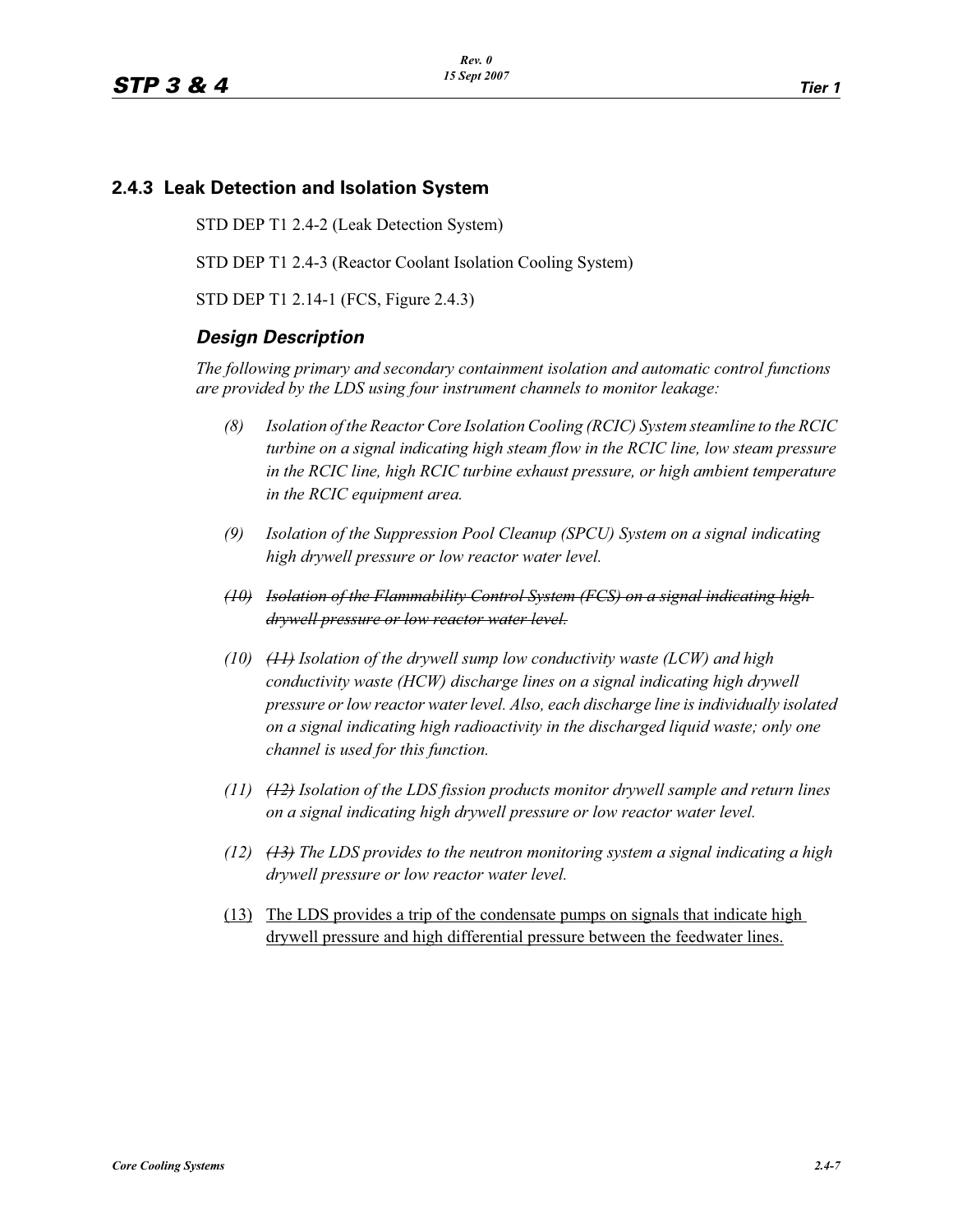